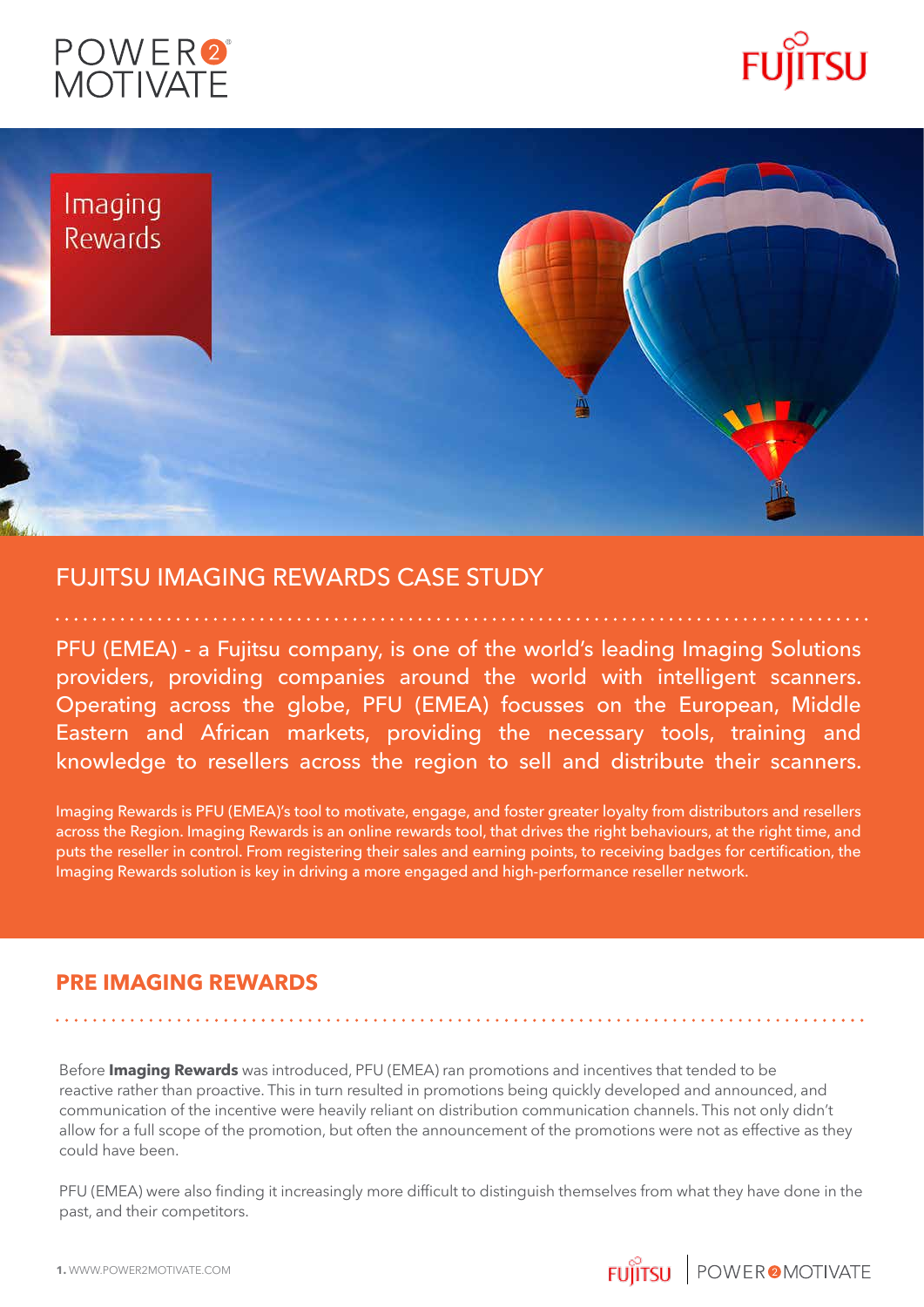

PFU (EMEA) set out to achieve three goals through its new channel incentive programme, these being;

#### **1. Foster Reseller loyalty, build mindshare and increase sales.**

- Always rewarding loyal partners.
- Always providing a reason for us to have a conversation with them.
- Create brand ambassadors / positive conversations
- **2. Easier to communicate Promotions and incentives**
	- Lower operational cost as no need for dedicated promotional web sites or costly translations
	- Faster and more direct messaging to Resellers
	- Easy to create incentives e.g. to help

# THE SOLUTION

The **Imaging Rewards** programme, a white-labelled SaaS based solution, was rolled out over the EMEA region with the assistance of Power2Motivate. The solution operates in four different languages (English, German, Italian, and French), and across 63 different countries.

**Imaging Rewards** allows resellers and distributors to register sales made and earn points depending on the type of product sold. Not only are base points awarded for products sold, but each month new promotions are introduced, including bonus points on newly introduced scanners, to double points and entries into prize draws to win merchandise. These promotions work to support marketing activity conducted by PFU (EMEA), and to generate growth in sales of key products.

Through the points that the reseller and distributor networks receive, they can spend them in localised Rewards Galleries, with over 500,000 physical rewards available across the EMEA region. Members

encourage sales on new product introduction

#### **3. Improve channel data**

- More Reseller contacts with better quality and self-cleaning
- Provide PFU (EMEA) with better End User visibility that allows for more industry specific marketing campaigns
- Encourages accurate and total POS reporting from Distribution

The Imaging Rewards scheme was developed as the strategic initiative to help achieve these objectives, and to redefine how PFU (EMEA) communicate, motivate and reward channel partners across EMEA, with particular emphasis upon the Reseller community.

in the programme also benefit from a travel engine and concierge service, where they can spend their points on holidays, to just about anything else.

As the galleries are fulfilled by local suppliers, each reward is culturally relevant to the country it is purchased in. This was a key factor when implementing the programme, as the diversity across EMEA is plentiful.

Through the Imaging Rewards solution, PFU (EMEA) were able to increase their touch points with their members. This was done through a regular electronic direct mail (eDM's) promoting new rewards, points, and incentives within the platform. As the members benefits from the programme, these communications ticked all the boxes when it came to 'what is in it for me'.

This allowed the company to host special events throughout the year that encouraged participation by allocating double points for selling certain scanners or packaged deals, as well as reward participants for completing PFU certification training.